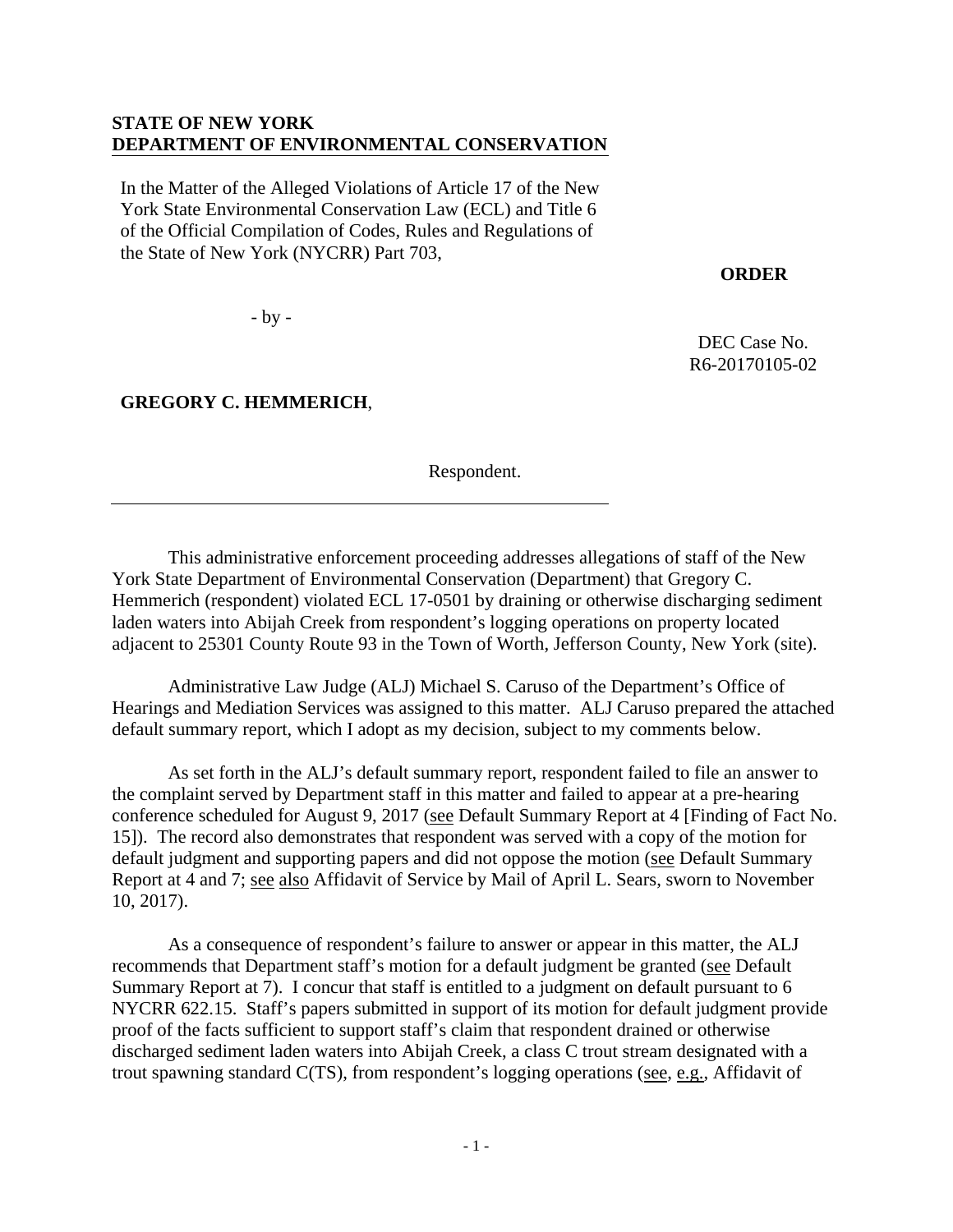Mark Malone, sworn to October 11, 2017,  $\P$  3-6 [describing impacts of logging operation, including turbidity of Abijah Creek], Affidavit of Stephanie Larkin, sworn to October 18, 2017, ¶¶ 4-6 [noting soil exposure at the site, deeply rutted skid trails and muddy water flowing into Abijah Creek]; see also Affidavit of Randall C. Young, Esq., sworn to October 20, 2017 [Young Affidavit], Exhibit A [Complaint], ¶ 12 [the water in Abijah Creek upstream of respondent's logging operation was clear but "[d]ownstream . . . with runoff from [r]espondent's operations, the water in Abijah Creek was turbid and brown"]).

ECL 17-0501 prohibits the discharge of matter into the waters of the State that causes or contributes to a condition in contravention of the water quality standards adopted by the Department pursuant to ECL 17-0301. The Department has adopted a narrative water quality standard for turbidity pursuant to ECL 17-0301. For Class C waters, as well as other designated classes of waters, the standard is "[n]o increase that will cause a substantial visible contrast to natural conditions" (6 NYCRR 703.2). Respondent's logging operations caused turbid conditions in Abijah Creek that resulted in substantial visible contrast to natural conditions. Thus, respondent has violated ECL 17-0501.

Department staff seeks a civil penalty in the amount of eight thousand four hundred thirty dollars (\$8,430) (see Motion dated October 20, 2017 by Randall C. Young, Esq. (Young Motion), and Young Affidavit, Exhibit A [Complaint] and Exhibit C [Penalty Evaluation]). ECL 71-1929 provides for a penalty of up to thirty-seven thousand five hundred dollars (\$37,500) per day for each violation. Department staff has proven two days of violation (see Default Summary Report at 3 [Findings of Fact Nos. 6, 7, 9–11] and 6). The requested penalty is substantially below this statutory amount. Based on this record, the requested penalty of eight thousand four hundred thirty dollars (\$8,430) is supported and appropriate.

 Department staff also requests that I direct respondent "to seed any exposed soils at the site with a conservation seed mix and restore the stream where the crossing was located to approximate the natural conditions by removing any temporary erosion control measures and stabilizing soils on the banks with a conservation seed mix" (Young Motion, at 3, ¶III). Staff's request is supported and appropriate.

 I direct that respondent submit the civil penalty to the Department within thirty (30) days of the service of this order upon respondent. In addition, I direct that respondent, within sixty (60) days of service of this order upon him, submit proof to the Department, including but not limited to photographs, showing that he seeded any exposed soils at the site with conservation seed mix and restored the stream where the crossing was located to approximate natural conditions by removing any temporary erosion control measures and stabilizing soils on the banks with a conservation seed mix.

 Lastly, I concur with the recommendation to amend the pleadings, pursuant to CPLR 2001, to correct the name of the Town where the property is located.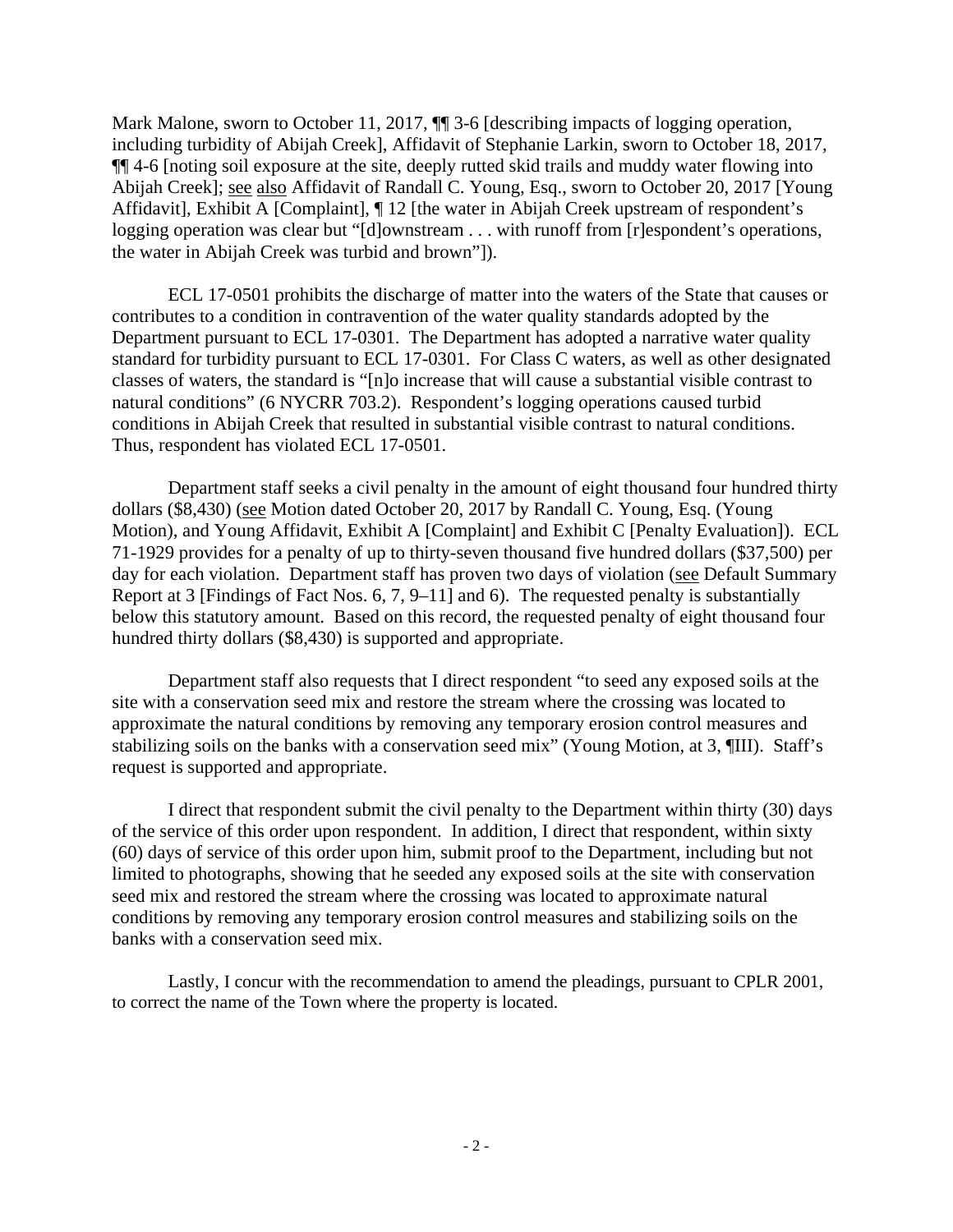**NOW, THEREFORE,** having considered this matter and being duly advised, it is **ORDERED** that:

- I. The pleadings are amended as stated in the default summary report. The motion to conform the pleadings to the proof is denied as academic.
- II. Department staff's motion for default judgment pursuant to 6 NYCRR 622.15 is granted. By failing to answer or appear in this proceeding, respondent Gregory C. Hemmerich waived his right to a hearing.
- III. Moreover, based upon proof of the facts submitted, respondent Gregory C. Hemmerich is adjudged to have violated ECL 17-0501 by draining or otherwise discharging sediment laden waters into Abijah Creek in contravention of the State's water quality standard for turbidity.
- IV. Within thirty (30) days of the service of this order upon respondent Gregory C. Hemmerich, respondent shall pay a civil penalty in the amount of eight thousand four hundred thirty dollars (\$8,430) by certified check, cashier's check or money order made payable to the New York State Department of Environmental Conservation.
- V. Within sixty (60) days of service of this order upon respondent Gregory C. Hemmerich, respondent shall submit proof, including but not limited to photographs, that respondent seeded any exposed soils at the site with a conservation seed mix and restored the stream where the crossing was located to approximate the natural conditions by removing any temporary erosion control measures and stabilizing soils on the banks with a conservation seed mix.
- VI. The penalty payment and proof of seeding and restoration of the site shall be sent to the following address:

Randall C. Young, Esq. Regional Attorney NYSDEC Region 6 317 Washington Street Watertown, New York 13601

VII. Any questions or other correspondence regarding this order shall also be addressed to Randall C. Young, Esq. at the address referenced in paragraph VI of this order.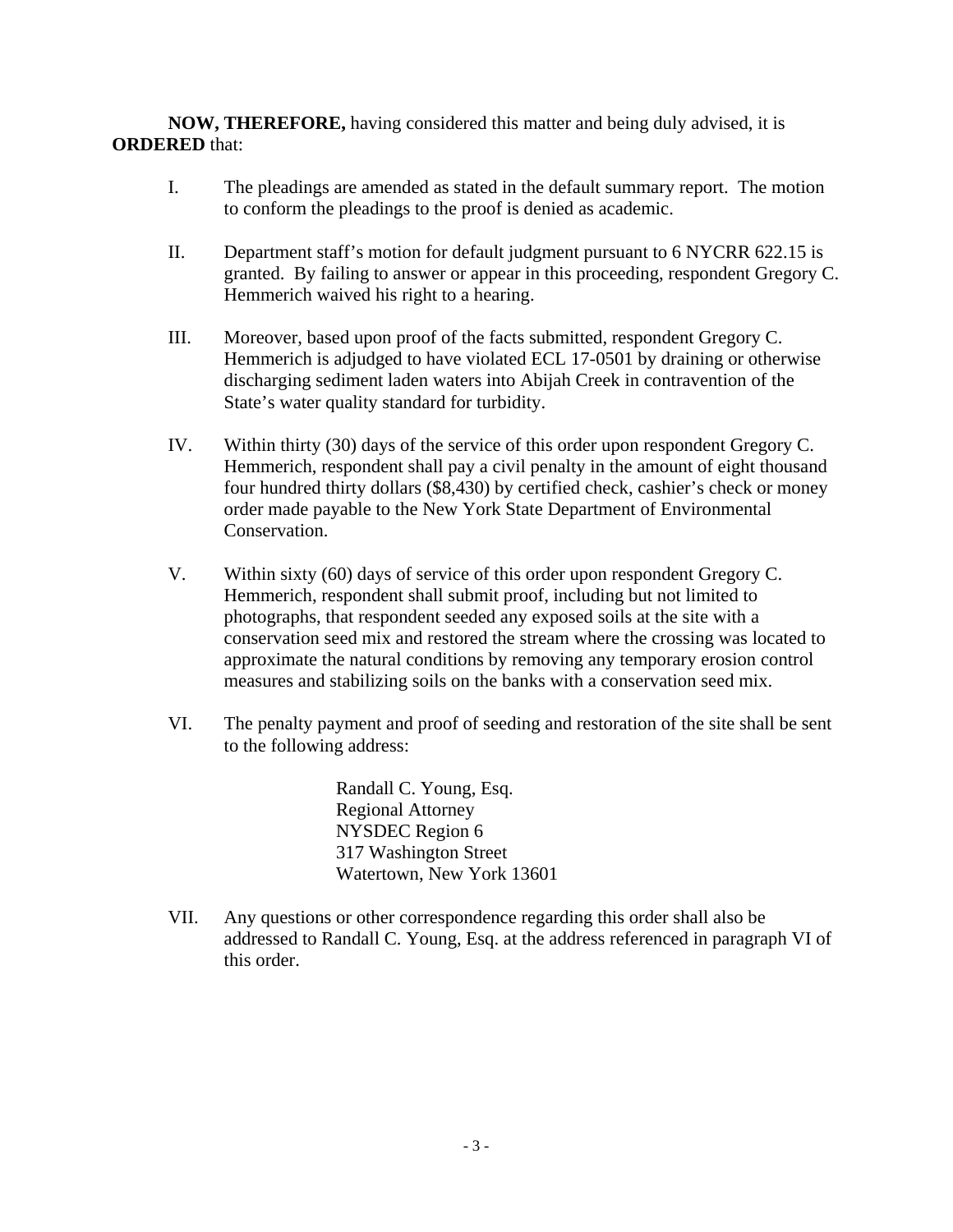VIII. The provisions, terms and conditions of this order shall bind respondent Gregory C. Hemmerich, and his agents, successors and assigns, in any and all capacities.

> For the New York State Department of Environmental Conservation

 $\text{By:}\qquad \qquad \underline{\qquad \qquad \qquad \qquad \qquad \qquad \qquad \qquad }$ 

 Basil Seggos Commissioner

Dated: Albany, New York May 17, 2018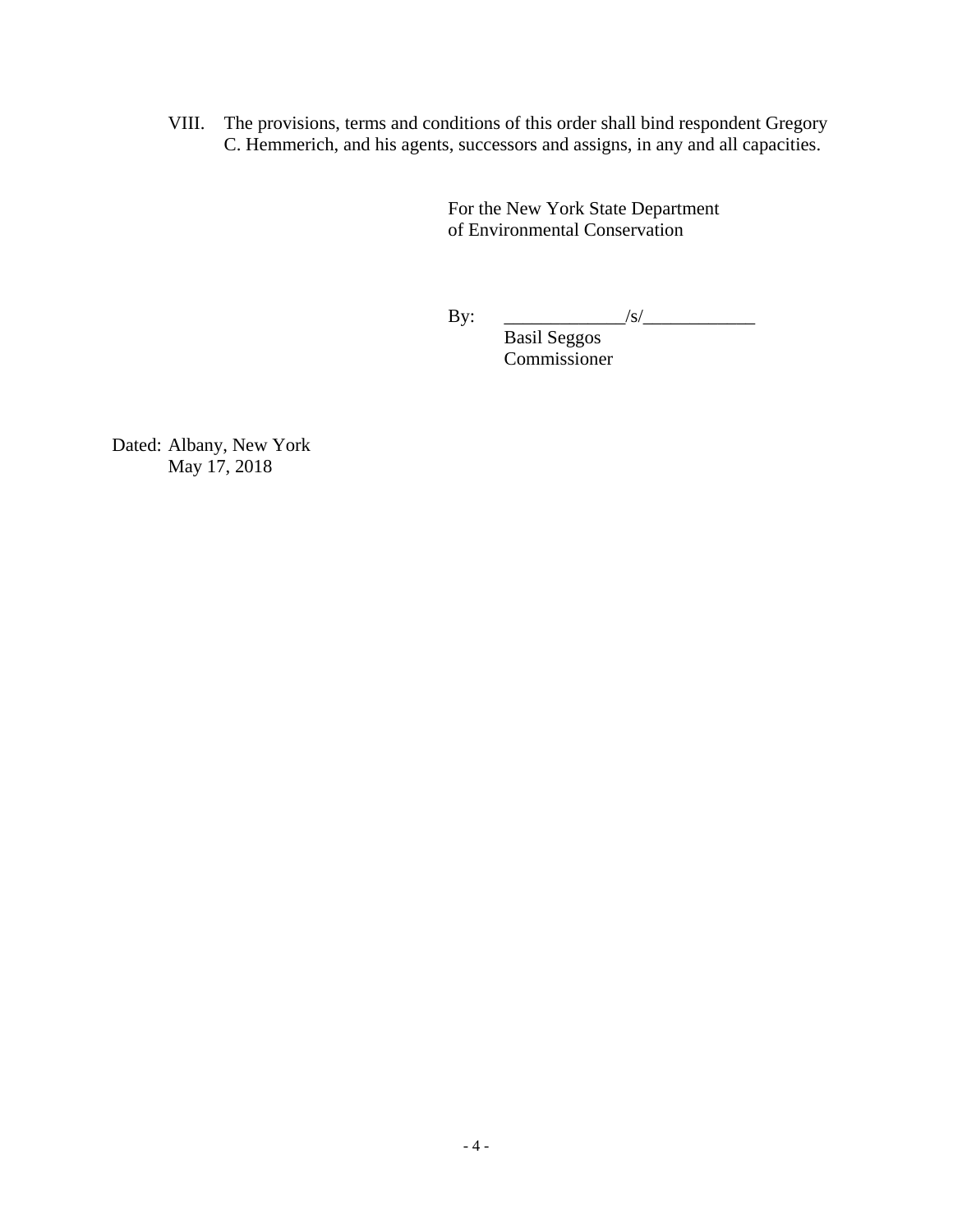## **STATE OF NEW YORK DEPARTMENT OF ENVIRONMENTAL CONSERVATION**

In the Matter of the Alleged Violations of Article 17 of the New York State Environmental Conservation Law (ECL) and Title 6 of the Official Compilation of Codes, Rules and Regulations of the State of New York (NYCRR) Part 703,

- by -

# **GREGORY C. HEMMERICH**,

Respondent.

**DEFAULT SUMMARY REPORT**  DEC Case No. R6-20170105-02

Appearances of Counsel:

 $\overline{a}$ 

-- Thomas Berkman, Deputy Commissioner and General Counsel (Randall C. Young, Regional Attorney, of counsel), for staff of the Department of Environmental **Conservation** 

-- No appearance for respondent

 By notice of hearing and complaint dated July 13, 2017, staff of the New York State Department of Environmental Conservation (DEC or Department) commenced this enforcement proceeding against respondent Gregory C. Hemmerich (respondent) for alleged violations of ECL article 17 and 6 NYCRR part 703. Department staff's complaint alleges respondent drained or otherwise discharged sediment laden waters into Abijah Creek from respondent's logging operations on property located adjacent to 25301 County Route 93 in the Town of Worth, Jefferson County, New York in violation of ECL 17-0501.<sup>1</sup>

The complaint seeks an order of the Commissioner: (i) finding respondent violated ECL 17-0501; (ii) assessing a civil penalty in the amount of eight thousand four hundred thirty dollars (\$8,430); (iii) directing respondent to implement best management practices from the NYS Forestry Best Management Practices Field Guide to minimize erosion and prevent sedimentation from roads, skid trails, and log landings; (iv) directing respondent to seed exposed soils with a conservation seed mix and restore the stream where the crossing was located to the approximate

<sup>&</sup>lt;sup>1</sup> As discussed below, Department staff's complaint identifies the town as Lorraine, although staff subsequently moved to correct the name of the town to Worth.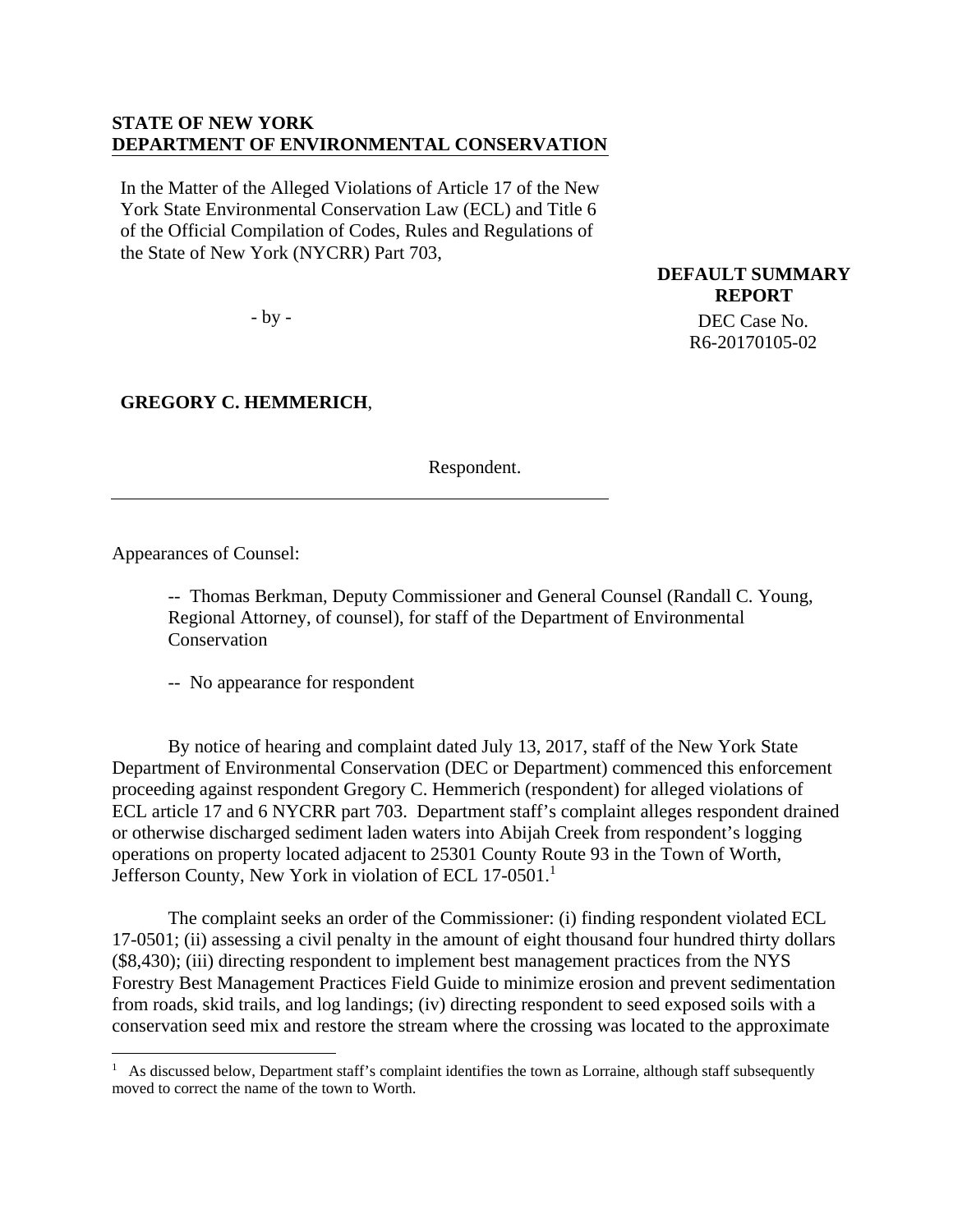natural conditions by removing any temporary erosion control measures, and stabilizing soil on the banks with a conservation seed mix; and (v) imposing such other and further relief as may be just and appropriate under the circumstances. The notice of hearing instructed respondent that a written answer must be filed within twenty (20) days of respondent's receipt of the complaint.

Staff served the notice of hearing and complaint on respondent by certified mail on July 13, 2017, which were received by respondent on July 15, 2017 (see Affidavit of Service of April L. Sears, sworn to July 24, 2017). Respondent failed to file an answer to the complaint, and failed to appear at a pre-hearing conference scheduled for August 9, 2017, as directed in the cover letter and notice of hearing served with the complaint (see Affidavit of Randall C. Young [Young Affidavit], sworn to October 20, 2017, ¶¶ 9 and 10).

 On October 20, 2017, Department staff submitted a written motion for default judgment and to conform the pleadings to the proof with supporting papers (see Appendix A, attached hereto *[listing documents submitted on the motion]*). Department staff served the motion and supporting papers on respondent by first class mail on October 20, 2017 (see Affidavit of Service by Mail of April L. Sears, sworn to November 10, 2017).

 By letter dated October 30, 2017, the parties were advised the matter was assigned to Chief Administrative Law Judge (ALJ) James T. McClymonds. On February 6, 2018, the matter was reassigned to the undersigned ALJ.

### Findings of Fact

The following facts are found based upon the documents submitted with and in support of staff's motion for a default judgment:

- 1. Respondent Gregory C. Hemmerich logged property adjacent to 25301 County Route 93 (a.k.a. O'Connor Road) in the Town of Worth, Jefferson County, New York (site) (see Young Affidavit, Exhibit A, Complaint ¶ 7; Affidavit of Mark Malone [Malone Affidavit], sworn to October 11, 2017, ¶¶ 3, 8, 9 and 10, Exhibits D, E 21 - 24; Affidavit of Stephanie Larkin [Larkin Affidavit], sworn to October 18, 2017, ¶¶ 3, 4, and 11).
- 2. The site is also known as Jefferson County Tax Parcel No. 121.00-1-62.1 containing 94 acres of land (see Malone Affidavit ¶ 9, Exhibit D).
- 3. Abijah Creek runs through the site and is a class C trout stream designated with a trout spawning standard C(TS) (see Young Affidavit, Exhibit A, Complaint ¶¶ 8 - 10; Malone Affidavit,  $\P\P$  4 - 7, Exhibit D; Larkin Affidavit,  $\P\P$  5, 8, and 10).<sup>2</sup>

 $\overline{a}$ 

<sup>&</sup>lt;sup>2</sup> The site is located above the fourth tributary to Abijah Creek (see Young Affidavit, Exhibit A, Complaint, ¶ 8 and 9; Malone Affidavit, ¶ 7; Larkin Affidavit, ¶ 10) where that section of Abijah Creek is classified C(TS), or as trout waters suitable for trout spawning (see 6 NYCRR 847.5, Table 1, Item No. 160.1; see also 6 NYCRR 847.3[h]).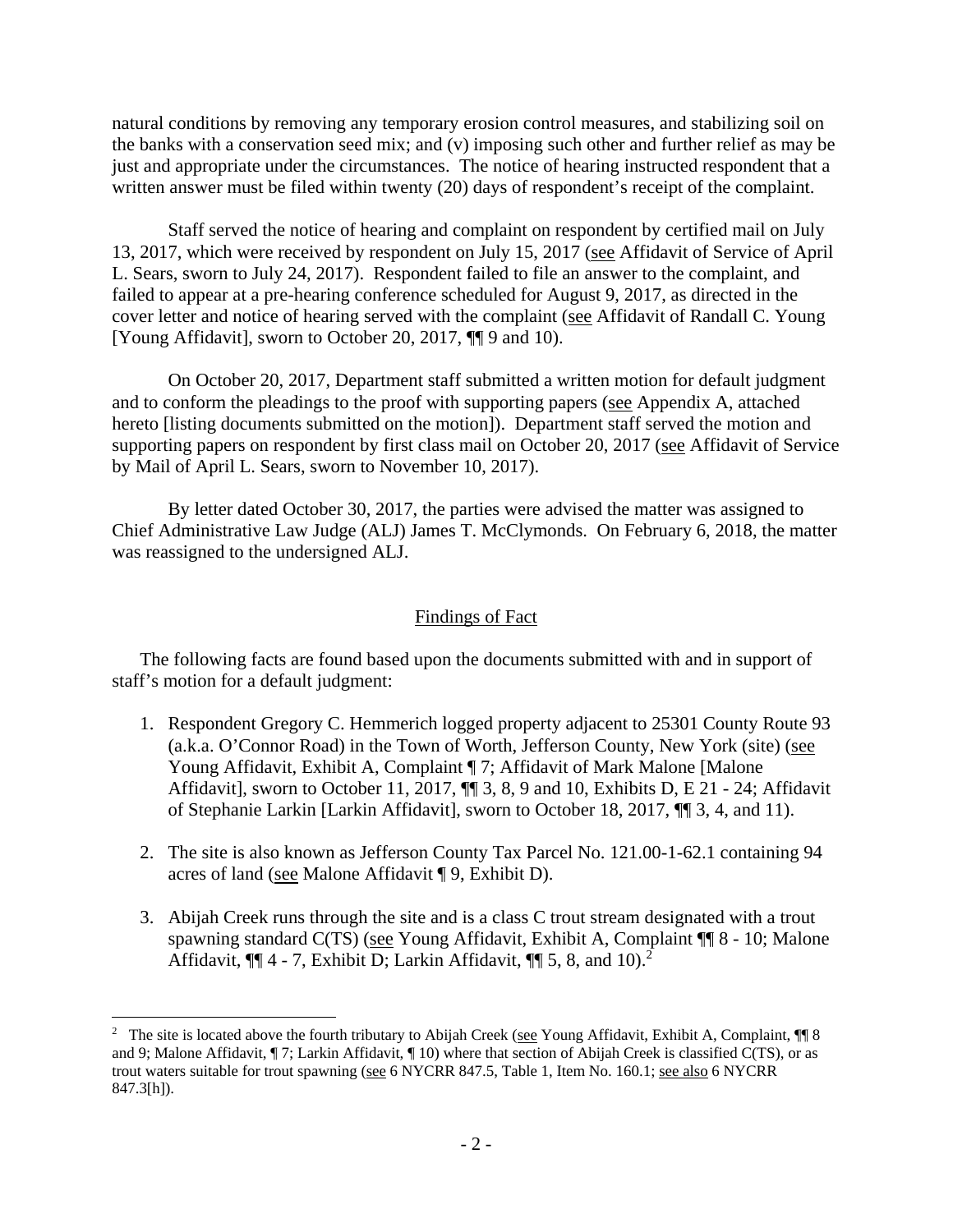- 4. Mark Malone has been an Investigator with the Department's Division of Law Enforcement, Bureau of Environmental Crimes Investigation since 2013. Prior to that, he was an Environmental Conservation Officer for 11 years (see Malone Affidavit,  $\P$  1).
- 5. On November 30, 2016, Investigator Malone investigated a complaint that muddy waters were entering Abijah Creek at the site (see Malone Affidavit,  $\P$  2; Exhibits E1 – E28).<sup>3</sup>
- 6. During his November 30, 2016 investigation, Investigator Malone determined that logging had recently occurred at the site and witnessed brown turbid water flowing into Abijah Creek from the areas disturbed by respondent's logging operation (see Malone Affidavit  $\P\P$  4 – 6 and 11; Exhibits E1 – E28).
- 7. Respondent's logging equipment was located at the site (see Malone Affidavit, ¶ 8, Exhibits  $E21 - E25$ ).
- 8. Stephanie Larkin is a Habitat Biologist employed in the Department's Region 6 offices since August 2015 whose duties include inspecting activities in or near streams and freshwater wetlands to determine compliance with the ECL (see Larkin Affidavit,  $\P$  1 – 2).
- 9. On December 1, 2016, Ms. Larkin and Investigator Malone inspected the site and witnessed the following at the site:
	- a. Logging equipment;
	- b. Areas where logging activity occurred;
	- c. Skid trails;

 $\overline{a}$ 

- d. Exposed soils that were churned and deeply rutted from logging equipment;
- e. Skid trails crossing a small stream that discharged into Abijah Creek; and
- f. Mud brown and opaque waters flowing into Abijah Creek from the site (see Larkin Affidavit  $\P$  3 – 5 and 8, Exhibits F1 – F17; Malone Affidavit,  $\P$  12).
- 10. Department staff found no evidence of any erosion or sediment control measures or best management practices for the control of storm water during logging being used at the site (see Larkin Affidavit  $\P$  7, Exhibits F1 – F17).
- 11. During Department staff's inspections of the site, there was a substantial visible contrast between the natural condition of Abijah Creek upstream from the site and where muddy waters entered Abijah Creek at the site (see Larkin Affidavit,  $\P$  5 and 7, Exhibits F1 – F18; Malone Affidavit,  $\P$  5 – 6; Exhibits E1 – E20 and E26 - E28).

 $3$  The Malone affidavit references November 30, 2017 as the date a complaint was received about a "water quality violation in progress," but the photographic exhibits attached to the affidavit indicate the inspection occurred on November 30, 2016.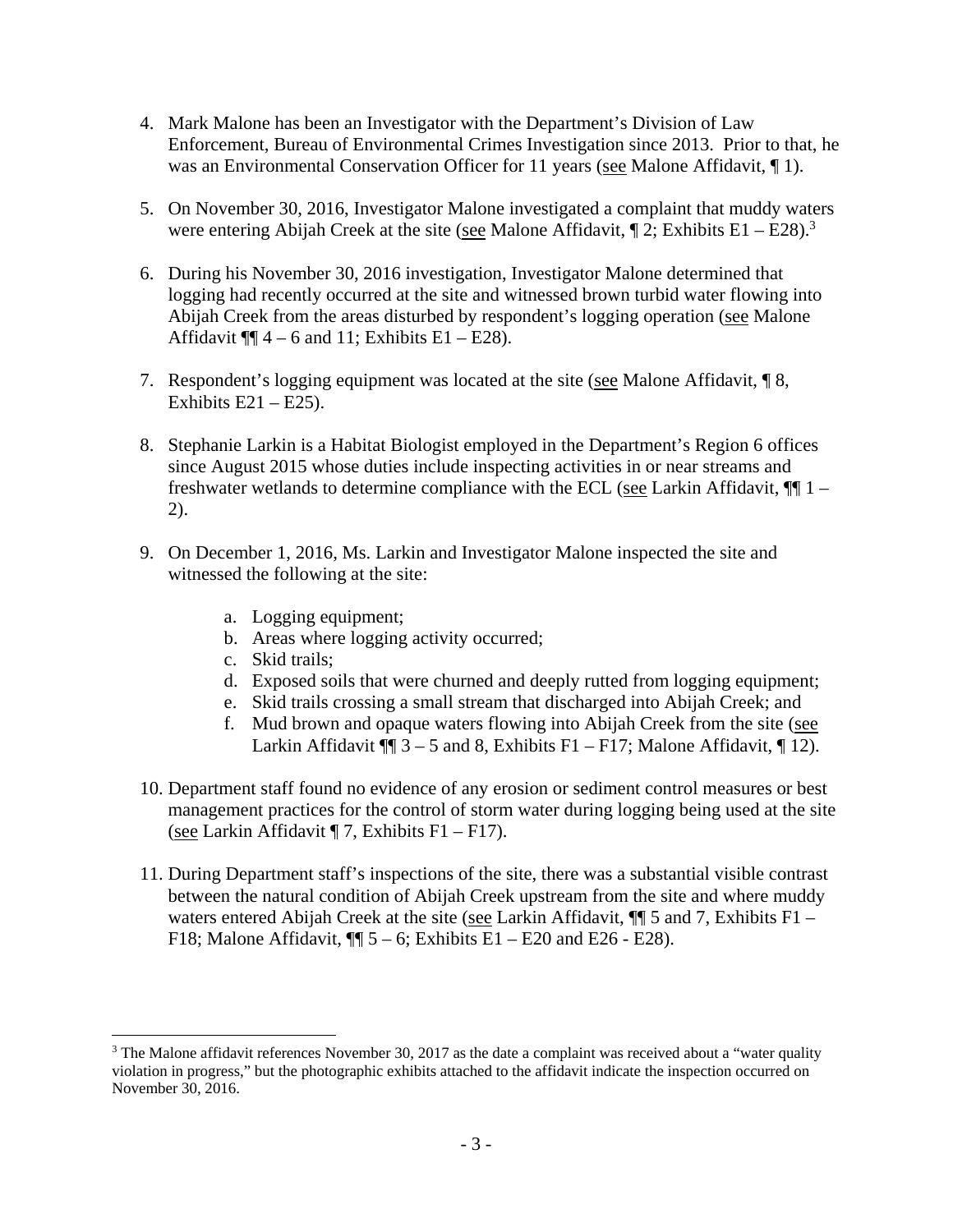- 12. On December 13, 2016, Department staff met respondent at the site, and respondent acknowledged that he was logging the site and noticed water running off the site into the creek (see Larkin Affidavit, ¶ 11).
- 13. During the December 13, 2016 meeting, Department staff directed respondent to implement best management practices to prevent further contamination of Abijah Creek (see id.).
- 14. Respondent was served with the notice of hearing and complaint on July 15, 2017 (see Affidavit of Service of April L. Sears, sworn to July 24, 2017).
- 15. Respondent failed to file an answer to the complaint, and failed to appear at a pre-hearing conference scheduled for August 9, 2017, as directed in the cover letter and notice of hearing served with the complaint (see Young Affidavit, ¶[9 and 10).

## Discussion

## Motion for Default

A respondent upon whom a complaint has been served must serve an answer within 20 days of receiving a notice of hearing and complaint unless extended by staff or ruling of the ALJ (see 6 NYCRR 622.4[a]). A respondent's failure to file a timely answer "constitutes a default and a waiver of respondent's right to a hearing" (6 NYCRR 622.15[a]). In addition, attendance by a respondent at a scheduled pre-hearing conference or hearing is mandatory, "and failure to attend constitutes a default and a waiver of the opportunity for a hearing" (6 NYCRR 622.8[c]; see also 6 NYCRR 622.15[a] ["A respondent's … failure to appear at the hearing or the prehearing conference ... constitutes a default and waiver of respondent's right to a hearing"]).

Upon a respondent's failure to answer a complaint or failure to appear for a pre-hearing conference or hearing, Department staff may make a motion to an ALJ for a default judgment. Staff's motion must contain: (i) proof of service upon respondent of the notice of hearing and complaint; (ii) proof of respondent's failure to appear or to file a timely answer; and (iii) a proposed order (see 6 NYCRR 622.15[b][1] - [3]).

The record establishes that: (i) Department staff served the notice of hearing and complaint upon respondent; (ii) respondent failed to file an answer to the complaint and failed to appear at a pre-hearing conference scheduled for August 9, 2017, as directed in the cover letter and notice of hearing served with the complaint; and (iii) Department staff submitted a proposed order. Based upon the foregoing, the Department is entitled to a default judgment in this matter pursuant to the provisions of 6 NYCRR 622.15. Staff also served respondent with a copy of the motion for default judgment and supporting papers (see Affidavit of Service of April L. Sears, sworn to November 10, 2017).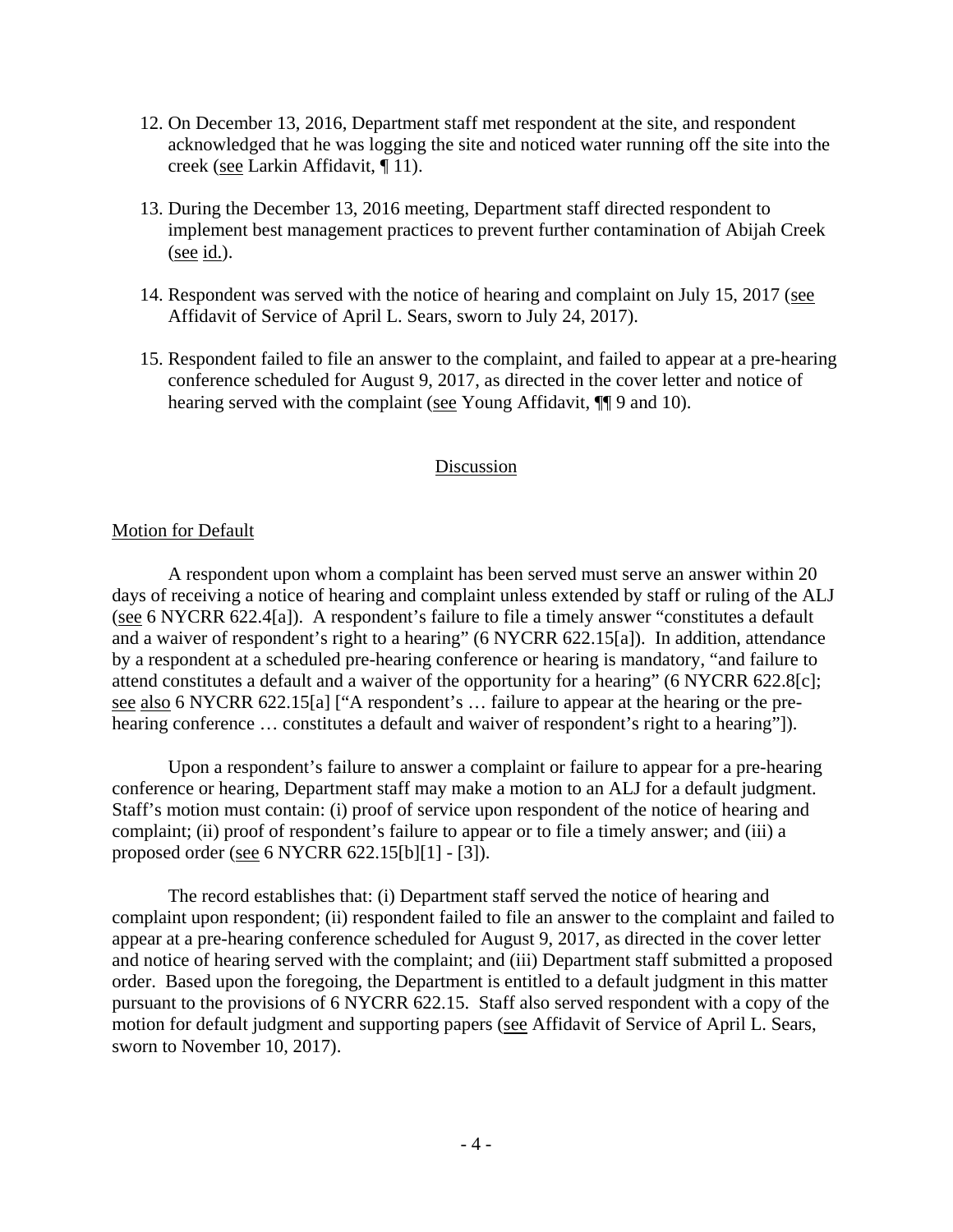As the Commissioner has held, "a defaulting respondent is deemed to have admitted the factual allegations of the complaint and all reasonable inferences that flow from them" (Matter of Alvin Hunt, d/b/a Our Cleaners, Decision and Order of the Commissioner, July 25, 2006, at 6 [citations omitted]). In addition, in support of a motion for a default judgment, staff must "provide proof of the facts sufficient to support the claim" (Matter of Queen City Recycle Center, Inc., Decision and Order of the Commissioner, December 12, 2013, at 3).

In this case, Department staff's submissions in support of the motion for a default judgment provide proof of the facts sufficient to support staff's claim that respondent drained or otherwise discharged sediment laden waters into Abijah Creek from respondent's logging operations causing a condition in contravention of the Department's water quality standards (6 NYCRR 703.2), a violation of ECL 17-0501. Specifically, respondent caused an increase in turbidity that created a substantial visible contrast to the natural conditions of Abijah Creek (see 6 NYCRR 703.2 [turbidity standard]).

#### Penalty and remedial relief

Department staff seeks a penalty in the amount of eight thousand four hundred thirty dollars (\$8,430), and staff's submissions on the motion for a default judgment support the requested penalty. Staff discussed using the Division of Water Technical and Operational Guidance Series (TOGS) 1.4.2, Compliance and Enforcement of SPDES Permits (June 24, 2010), with an inflation adjustment of eight percent in accordance with a guidance memorandum prepared by Joseph DiMura, Director of Bureau of Water Compliance to Regional Water Engineers, dated April 6, 2016. Staff's penalty calculation is based on a single day of violation. Staff provided its written penalty calculation in support of staff's request (see Young Affidavit, Exhibit C).

Department staff assigns a base penalty of \$5,000 established by TOGS 1.4.2 Appendix C for a discharge at an unpermitted facility and causing or contributing to a water quality standard violation. Staff then applied an environmental significance multiplier of 1.25 to the base penalty due to the moderate impact to the environment, the violation of water quality standards and threat to the designated use of a class C(TS) stream (see TOGS 1.4.2 at 47). Appendix D of TOGS 1.4.2 sets forth penalty adjustment factors to be considered by staff (see TOGS 1.4.2, at 49). The factors are culpability, cooperation, history of noncompliance, and unique or other factors. Each of the factors sets forth multiplier ranges for purposes of adjusting the base penalty. Staff assigned a multiplier of 1.25 for culpability because respondent failed to respond quickly to minimize damage caused by respondent's logging operations. Respondent failed to use best management practices to prevent the muddy conditions caused by his logging operations at the site from affecting Abijah Creek (see Finding of Fact No. 10). For cooperation and history of non-compliance, staff assigned a multiplier of 1.0. Staff did not discuss unique or other factors. Lastly, Department staff adjusted the base penalty for inflation using an inflation adjustment rate of 8 percent. Accordingly, staff's penalty calculation results in a total penalty of \$8,437.50 (\$5,000 x 1.25 x 1.25 x 1.08), which staff reduced or rounded down to \$8,430.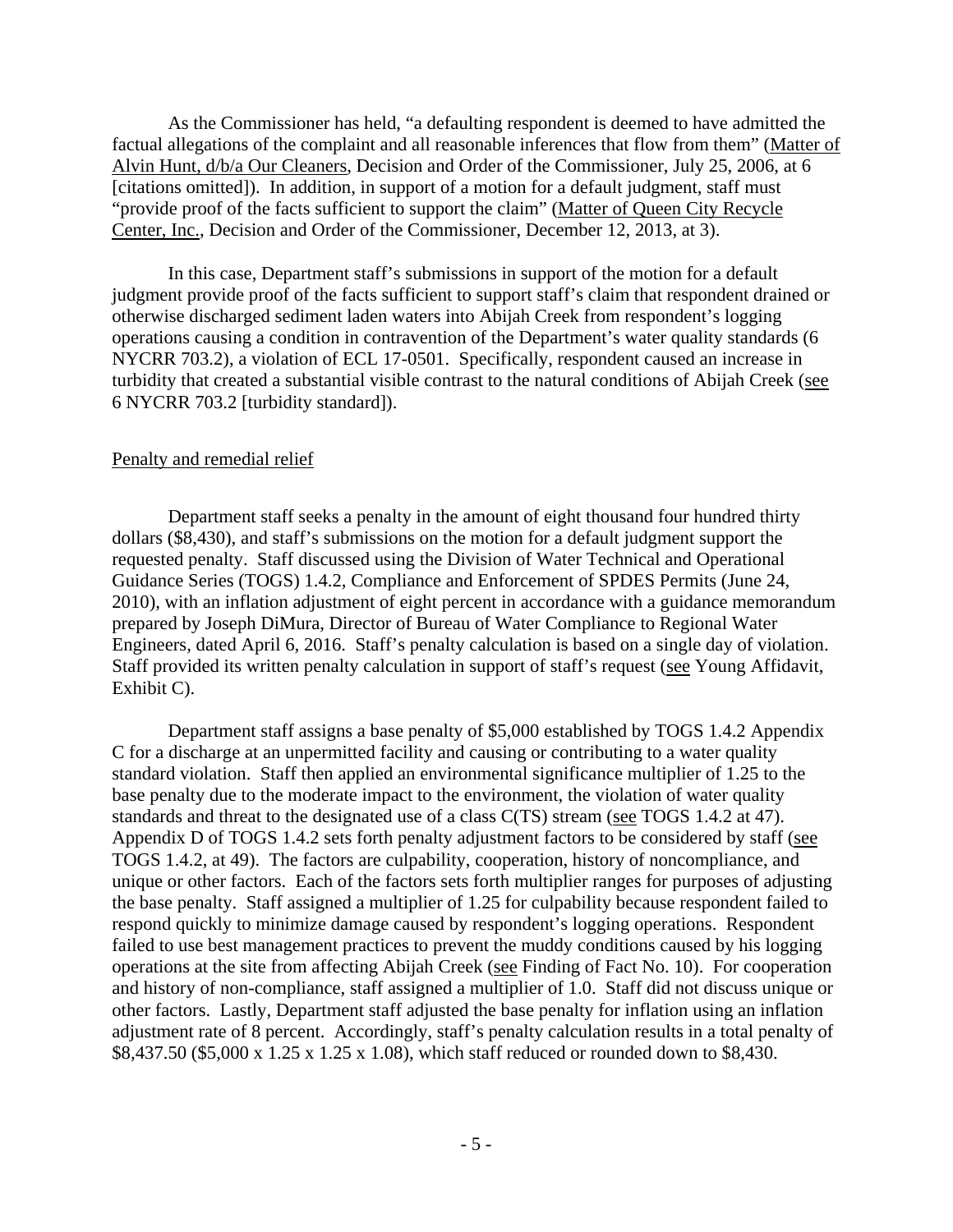ECL 71-1929, which is applicable here, provides, in part, that "[a] person who violates any of the provisions of, or who fails to perform any duty imposed by titles 1 through 11 inclusive and title 19 of article 17, or the rules, regulations, orders or determinations of the commissioner promulgated thereto or the terms of any permit issued thereunder, shall be liable to a penalty of not to exceed thirty-seven thousand five hundred dollars per day for each violation" (ECL 71-1929[1]). Department staff proof demonstrates that violations occurred on at least two days, November 30 and December 1, 2016, (see Findings of Fact Nos. 6, 7, 9, 10 and 11), which would result in a maximum penalty of \$75,000. Staff demonstrated that Abijah Creek is a trout spawning stream and described the adverse impacts that increased sedimentation can have on trout and other salmonids habitat, and the impacts on the invertebrate that are a food source for adult and juvenile fish (see Larkin Affidavit, ¶ 12). The requested penalty is a small fraction of the maximum penalty allowed by law. Although nothing in this record supports the inflation adjustment rate used by Department staff, I find the penalty requested by staff is supported and appropriate.

 For remedial relief, Department staff requests that the Commissioner direct respondent to seed any exposed soils at the site with conservation seed mix and restore the stream where the stream crossing was located to approximate natural conditions by removing any temporary erosion control measures and stabilizing soils on the banks with a conservation seed mix. Staff's request is supported and appropriate. Because respondent completed logging operations at the site, staff no longer requests that respondent be directed to implement best management practices to minimize erosion and prevent sedimentation from the site as requested in the complaint.

### Motion to Conform the Pleadings to the Proof

 Department staff's complaint alleged the violations occurred in the Town of Lorraine, Jefferson County. Staff's motion and supporting papers demonstrate that the violations occurred in the Town of Worth, Jefferson County. Staff alleged the correct street address of the site in its complaint, 25301 County Route 93, which lies in the Town of Worth. Staff moves to conform the pleadings to the proof to correct the name of the town referenced in paragraphs 4, 7 and 8 of the complaint by replacing Lorraine with Worth. Staff's proof includes the Malone Affidavit with a page from the 2017 Town of Worth tax roll demonstrating the site lies within the Town of Worth. I also note that properties neighboring the site in the Town of Worth have a mailing address of Lorraine although they are situated in Worth (see Malone Affidavit, Exhibit D).

 Motions to conform the pleadings to the proof or evidence are authorized by CLPR 3025(c). Although prior Commissioner orders and hearing reports have granted staff's motion to conform the pleadings to the proof when a matter was decided on a motion for order without hearing (see e.g. Matter of Hornburg, Order of the Commissioner, April 17, 2006; Matter of Wilder, Order of the Commissioner, September 27, 2005; Matter of Pieropan, Order of the Commissioner, November 3, 2006), the better course is to reserve the use of such a motion to conform the pleadings to the evidence proffered at hearing (see e.g. Matter of Able Energy New York, Inc., Order of the Commissioner, March 18, 2016; Matter of the Upstar USA Group, Order of the Commissioner, November 2, 2016; Matter of Russell Distribution Co., LLC, Order of the Commissioner, January 23, 2017; Matter of Timperio, Order of the Commissioner, July 2, 1992;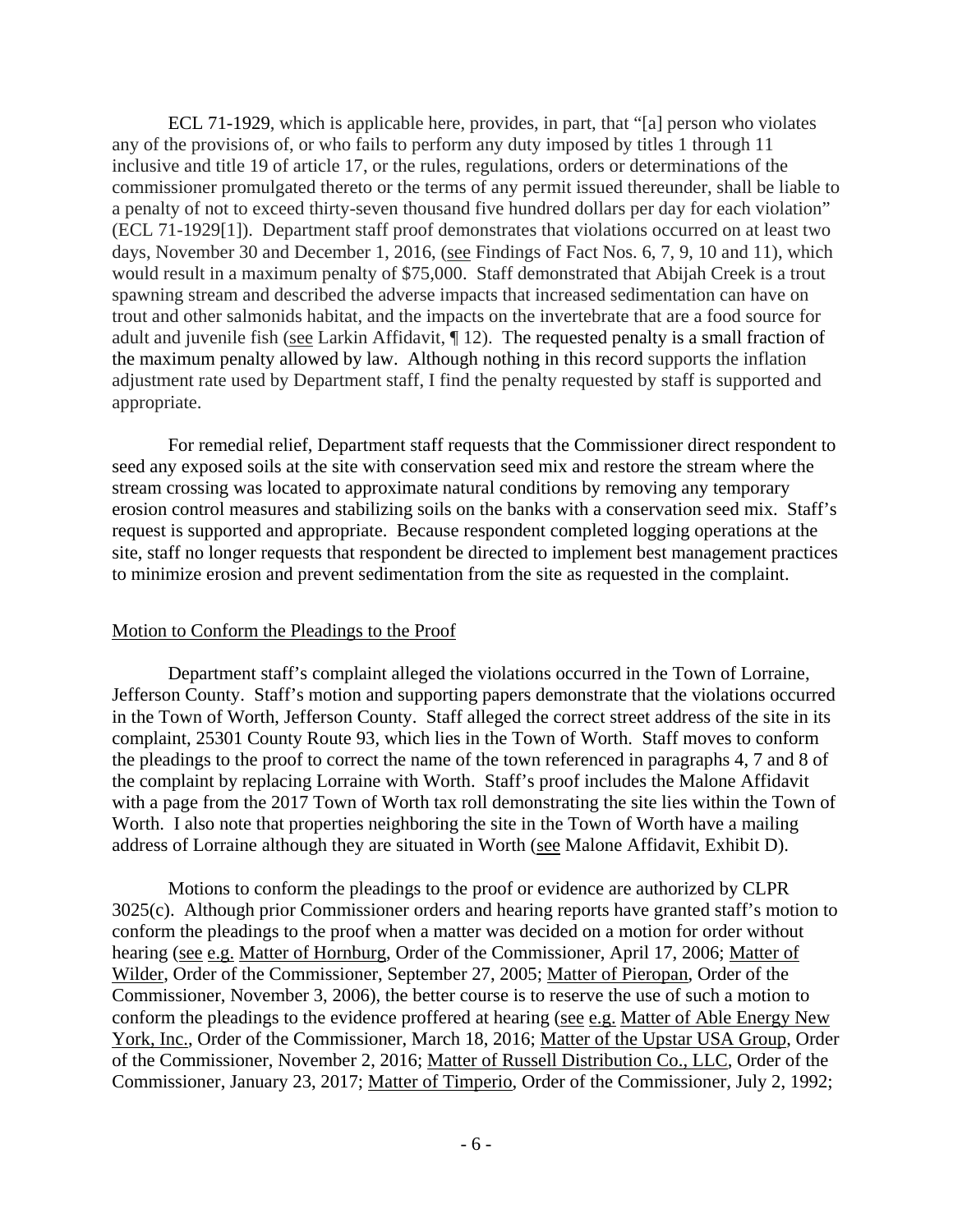see also Siegel, NY Prac § 404 at 707 [5th ed 2011]). Motions to amend the pleadings prior to a hearing are addressed by CPLR 3025(b) (see Siegel, NY Prac § 237 at 409 [5th ed 2011]) and require leave of the ALJ. I also note that proof at hearing requires a higher burden, preponderance of the evidence, than the motion for default's proof of facts sufficient to support the claim. Accordingly, I deny staff's motion to conform the pleadings to the proof.

 Staff's complaint, however, provided respondent with adequate notice of the factual basis for and the actual nature of the violations, and the complaint references the correct street address of the site. I conclude that the reference to the Town of Lorraine rather than the neighboring Town of Worth is not fatal to staff's case. CLPR 2001 authorizes the court to disregard or correct, sua sponte, any defect, provided any substantial right of a party is not prejudiced (see Albilia v Hillcrest Gen. Hosp., 124 AD2d 499, 500 [1st Dept 1986]). In this matter, correction of the pleadings is appropriate to ensure the correct town name is used in any Commissioner's order issued in this matter. Respondent is not prejudiced by this correction because the complaint references the correct street address and location of Abijah Creek and its unnamed tributary. As referenced above, some properties in the Town of Worth have a Lorraine mailing address. In addition, respondent was served with a copy of staff's motion for default and to conform the pleadings to the proof regarding the correct name of the town, and respondent has not appeared in the matter or opposed the motion. Accordingly, I hereby deem the pleadings to be amended to correct the town's name to Worth as reflected in this summary report.

### Conclusions of Law

By draining or otherwise discharging sediment laden waters into Abijah Creek from his logging operations, respondent caused a condition in contravention of the Department's water quality standards in violation of ECL 17-0501.

#### Recommendations

Based upon the foregoing, I recommend the Commissioner issue an order:

- A. Granting Department staff's October 20, 2017 motion for default judgment pursuant to 6 NYCRR 622.15, holding respondent Gregory C. Hemmerich violated ECL 17-0501.
- B. Denying Department staff's motion to conform the pleadings to the proof.
- C. Adopting the amendment of the pleadings as provided in this hearing report.
- D. Directing respondent Gregory C. Hemmerich to pay a civil penalty of eight thousand four hundred thirty dollars (\$8,430) for the above referenced violations.
- E. Directing respondent Gregory C. Hemmerich to submit payment of the eight thousand four hundred thirty dollars (\$8,430) by certified check payable to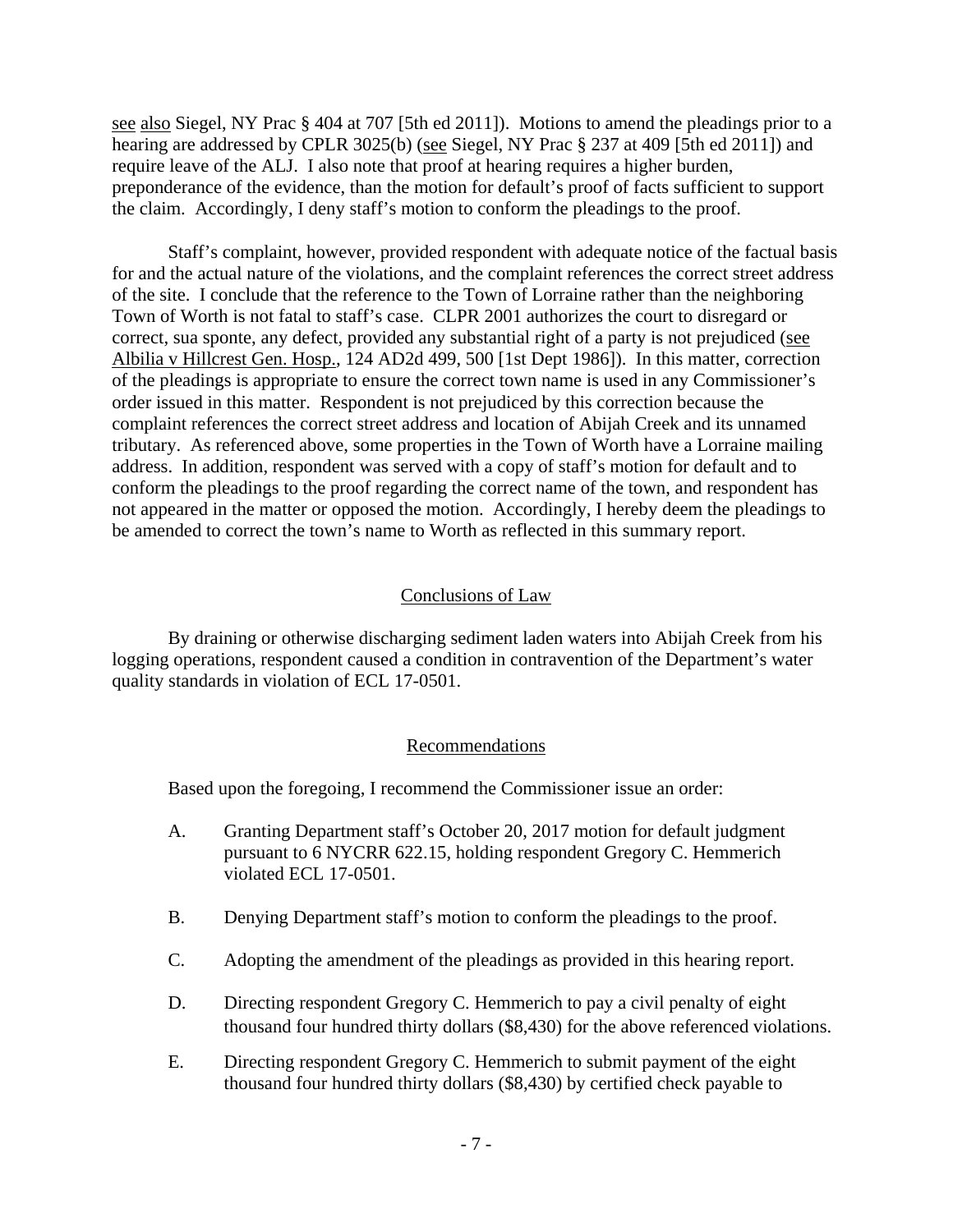NYSDEC within thirty (30) days of service of the Commissioner's order on respondent to the following:

> Randall C. Young, Esq. Regional Attorney NYSDEC 317 Washington Street Watertown, New York 13601-3787.

F. Directing such other and further relief as the Commissioner may deem just and appropriate under the circumstances.

 $\frac{1}{s}$ /s/ $\frac{1}{s}$ Michael S. Caruso Administrative Law Judge

Dated: March 14, 2018 Albany, New York